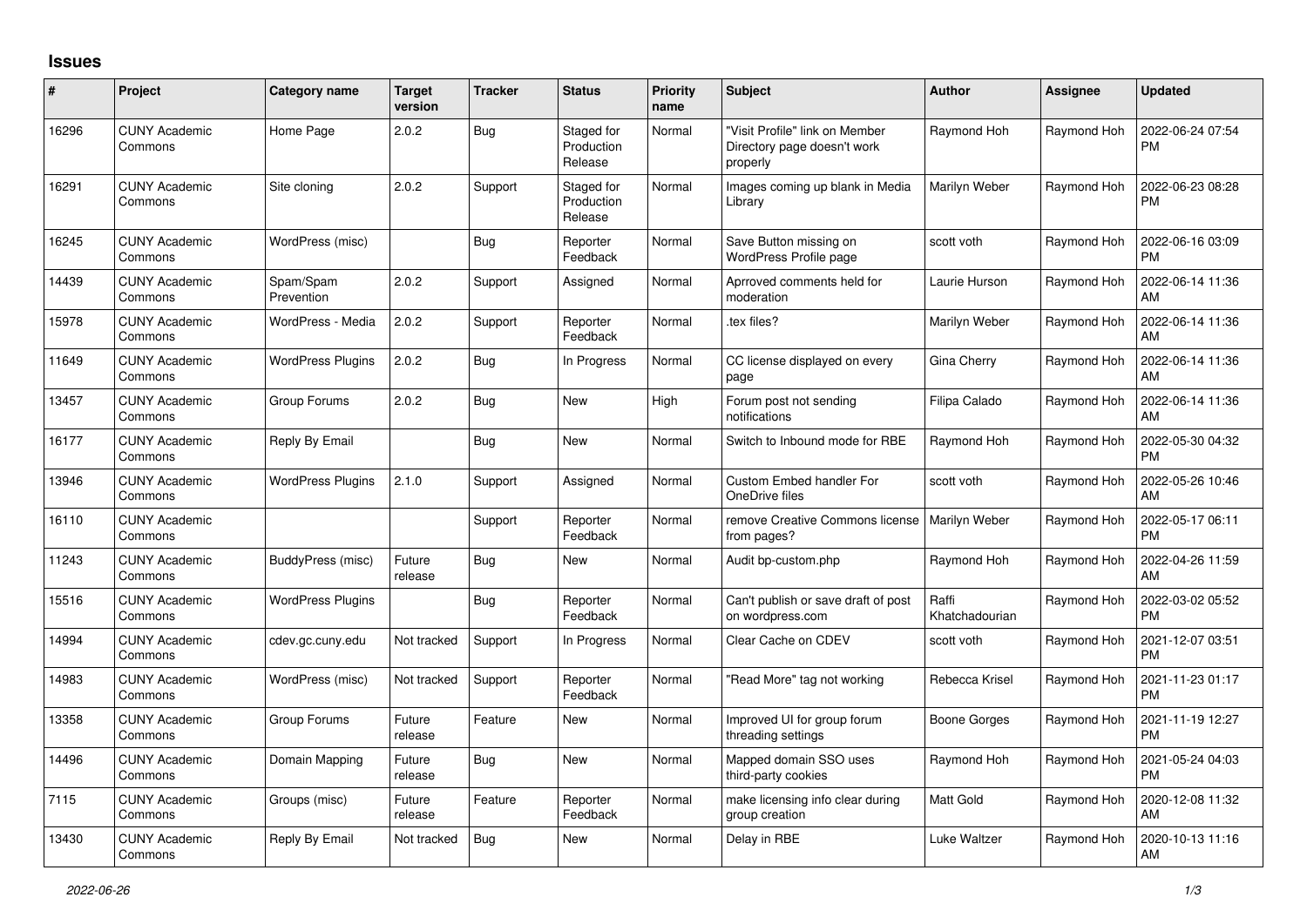| $\pmb{\#}$ | Project                         | Category name              | Target<br>version | <b>Tracker</b> | <b>Status</b>        | <b>Priority</b><br>name | <b>Subject</b>                                                              | <b>Author</b>    | Assignee    | <b>Updated</b>                |
|------------|---------------------------------|----------------------------|-------------------|----------------|----------------------|-------------------------|-----------------------------------------------------------------------------|------------------|-------------|-------------------------------|
| 13328      | <b>CUNY Academic</b><br>Commons | Group Forums               | Not tracked       | <b>Bug</b>     | Reporter<br>Feedback | Normal                  | cross-posting in two related groups                                         | Marilyn Weber    | Raymond Hoh | 2020-09-15 10:39<br>PM        |
| 13286      | <b>CUNY Academic</b><br>Commons |                            | Not tracked       | Support        | New                  | Normal                  | problem connecting with<br>WordPress app                                    | Marilyn Weber    | Raymond Hoh | 2020-09-08 11:16<br>AM        |
| 12741      | <b>CUNY Academic</b><br>Commons | <b>WordPress Plugins</b>   | Not tracked       | Support        | Reporter<br>Feedback | Normal                  | Tableau Public Viz Block                                                    | Marilyn Weber    | Raymond Hoh | 2020-05-12 11:00<br>AM        |
| 11971      | <b>CUNY Academic</b><br>Commons | <b>Email Notifications</b> | Future<br>release | <b>Bug</b>     | Reporter<br>Feedback | Low                     | Pictures obscured in emailed post<br>notifications                          | Marilyn Weber    | Raymond Hoh | 2019-11-21 01:14<br>PM        |
| 12004      | <b>CUNY Academic</b><br>Commons |                            | Not tracked       | Support        | Reporter<br>Feedback | Normal                  | Notifications for spam blog<br>comments                                     | Gina Cherry      | Raymond Hoh | 2019-11-01 12:05<br><b>PM</b> |
| 11624      | <b>CUNY Academic</b><br>Commons | WordPress (misc)           | Not tracked       | Support        | <b>New</b>           | Normal                  | Change pages into posts or swap<br>database for a Commons site?             | Stephen Klein    | Raymond Hoh | 2019-07-09 11:04<br>AM        |
| 11149      | <b>CUNY Academic</b><br>Commons |                            | Not tracked       | Support        | Reporter<br>Feedback | Normal                  | comments getting blocked                                                    | Marilyn Weber    | Raymond Hoh | 2019-03-26 11:40<br>AM        |
| 5016       | <b>CUNY Academic</b><br>Commons | Events                     | Future<br>release | Feature        | Assigned             | Low                     | Allow comments to be posted on<br>events                                    | Matt Gold        | Raymond Hoh | 2019-03-01 02:23<br><b>PM</b> |
| 10659      | <b>CUNY Academic</b><br>Commons | Group Forums               | Future<br>release | Feature        | Assigned             | Normal                  | Post to multiple groups via email                                           | <b>Matt Gold</b> | Raymond Hoh | 2018-11-15 12:54<br>AM        |
| 10262      | <b>CUNY Academic</b><br>Commons |                            | Not tracked       | Bug            | Reporter<br>Feedback | Normal                  | Newsletter Plugin: Broken Image at   Mark Webb<br>Bottom of All Newsletters |                  | Raymond Hoh | 2018-08-30 05:17<br>PM        |
| 9729       | <b>CUNY Academic</b><br>Commons | <b>SEO</b>                 | Not tracked       | Support        | New                  | Normal                  | 503 Errors showing on<br>newlaborforum.cuny.edu                             | Diane Krauthamer | Raymond Hoh | 2018-05-22 04:48<br><b>PM</b> |
| 9346       | <b>CUNY Academic</b><br>Commons | WordPress (misc)           | Not tracked       | Bug            | <b>New</b>           | Normal                  | Clone cetls.bmcc.cuny.edu for<br>development                                | Owen Roberts     | Raymond Hoh | 2018-03-06 05:35<br>PM        |
| 8991       | <b>CUNY Academic</b><br>Commons | Reply By Email             | Not tracked       | Bug            | Hold                 | Normal                  | RBE duplicate email message<br>issue                                        | Matt Gold        | Raymond Hoh | 2018-02-18 08:53<br>PM        |
| 9060       | <b>CUNY Academic</b><br>Commons | Commons In A Box           | Not tracked       | Bug            | Hold                 | Normal                  | Problems with CBox image library /<br>upload                                | Lisa Rhody       | Raymond Hoh | 2018-01-10 03:26<br><b>PM</b> |
| 8992       | <b>NYCDH Community Site</b>     |                            |                   | Bug            | Assigned             | Normal                  | Multiple RBE error reports                                                  | Matt Gold        | Raymond Hoh | 2017-12-11 05:43<br><b>PM</b> |
| 8976       | <b>CUNY Academic</b><br>Commons | Reply By Email             | Not tracked       | Feature        | Assigned             | Normal                  | Package RBE new topics posting?                                             | <b>Matt Gold</b> | Raymond Hoh | 2017-12-04 02:34<br><b>PM</b> |
| 7928       | <b>CUNY Academic</b><br>Commons | Group Forums               | Not tracked       | Bug            | New                  | Normal                  | Duplicate Forum post                                                        | Luke Waltzer     | Raymond Hoh | 2017-04-11 09:27<br><b>PM</b> |
| 6995       | <b>CUNY Academic</b><br>Commons | Home Page                  | Not tracked       | Bug            | Assigned             | Normal                  | member filter on homepage not<br>working                                    | Matt Gold        | Raymond Hoh | 2016-12-11 09:46<br><b>PM</b> |
| 6644       | <b>CUNY Academic</b><br>Commons |                            | Not tracked       | Bug            | Reporter<br>Feedback | High                    | White Screen at Login Pge                                                   | Luke Waltzer     | Raymond Hoh | 2016-11-21 10:34<br>PM        |